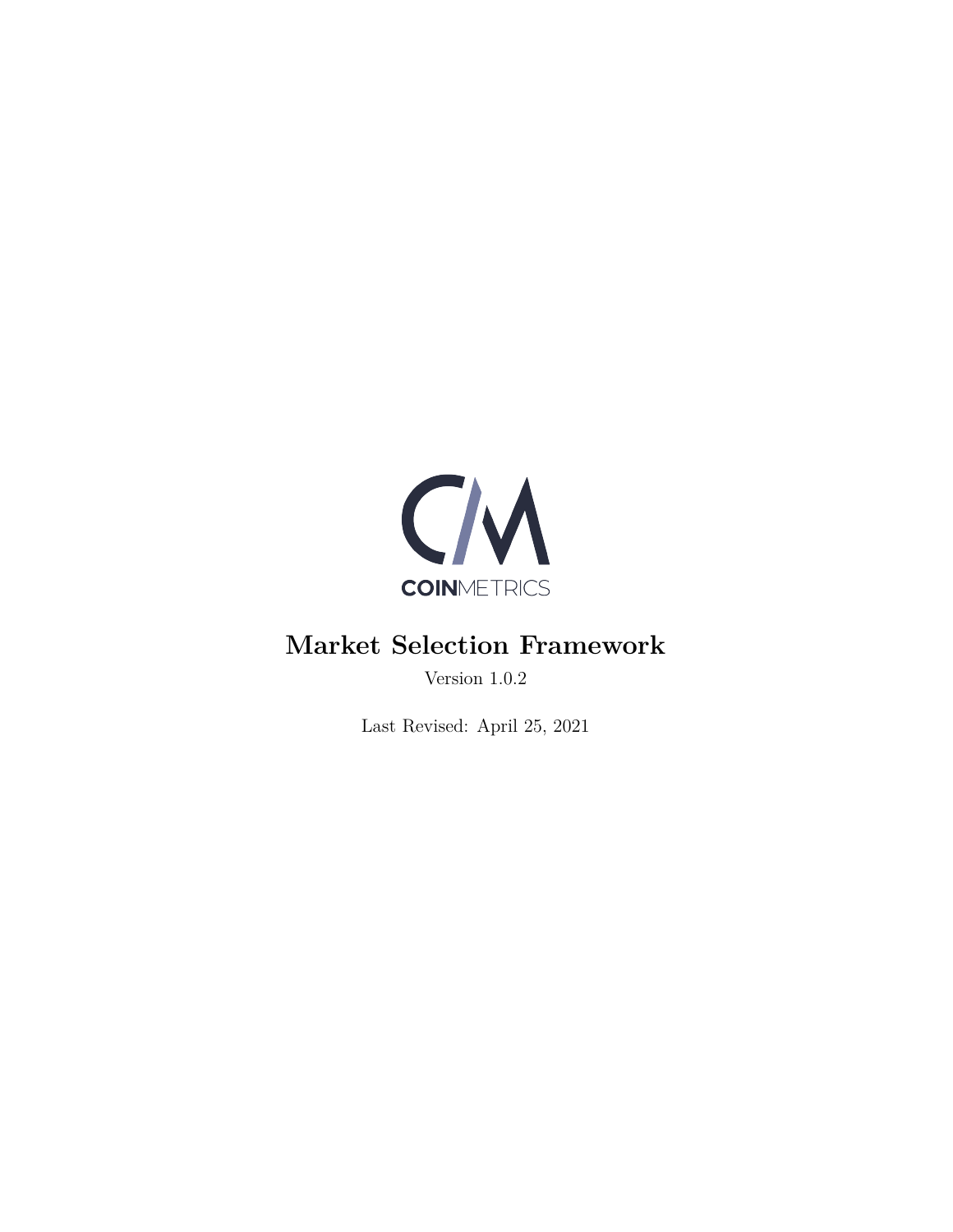## **Contents**

|             |                              | 1 Introduction | $\mathbf 2$    |  |
|-------------|------------------------------|----------------|----------------|--|
| $\mathbf 2$ | <b>Feature Descriptions</b>  |                |                |  |
|             | 2.1                          |                | $\mathfrak{D}$ |  |
|             | 2.2                          |                | 3              |  |
|             | 23                           |                | $\overline{4}$ |  |
|             | 2.4                          |                | $\overline{4}$ |  |
|             | 2.5                          |                | $\overline{5}$ |  |
|             | 2.6                          |                | 6              |  |
|             | 2.7                          |                | $\overline{7}$ |  |
| 3           | <b>Feature Normalization</b> |                |                |  |
| 4           | Rating Algorithm             |                |                |  |
| 5           | <b>Selection Algorithm</b>   |                |                |  |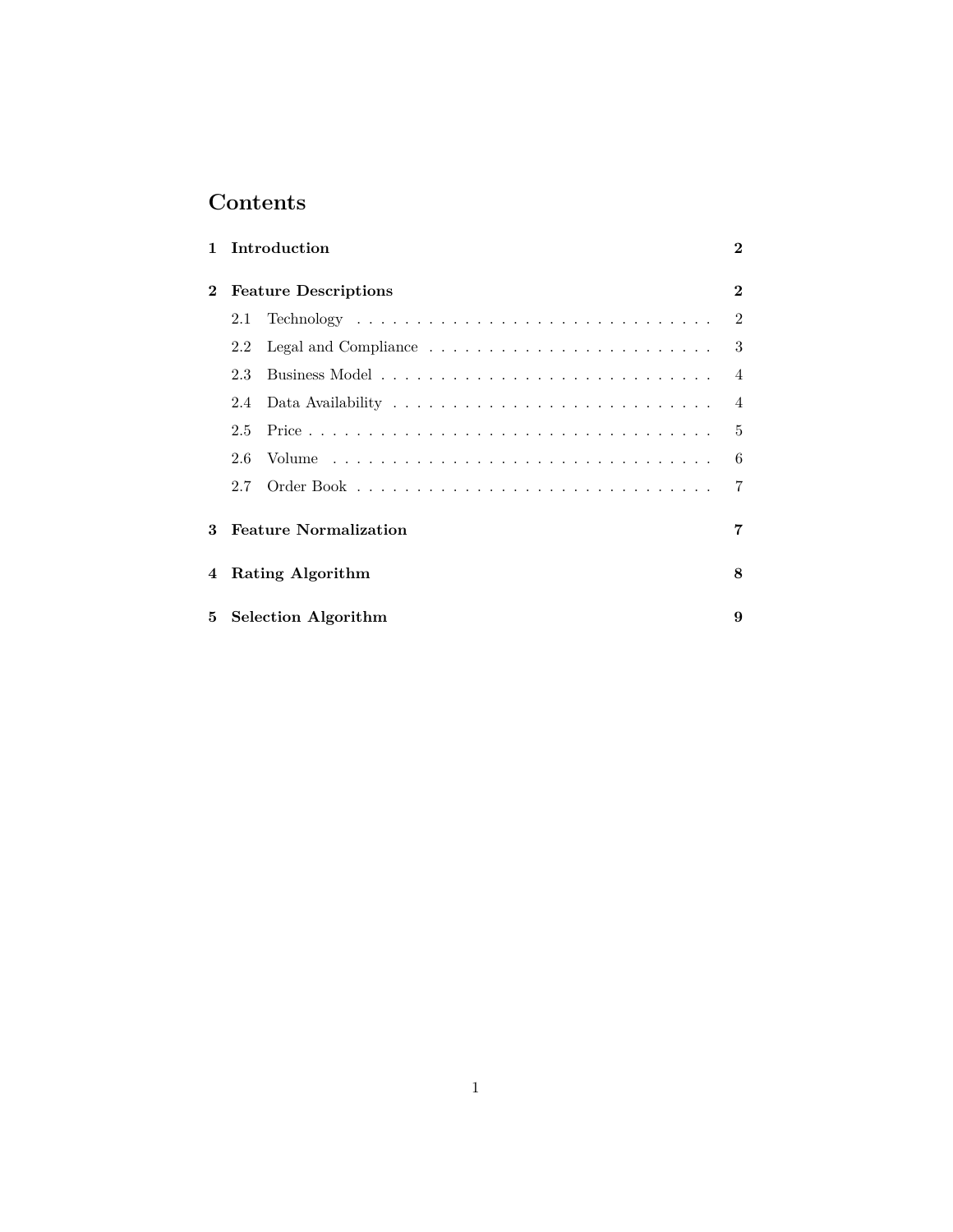## <span id="page-2-0"></span>**1 Introduction**

The Coin Metrics Oversight Committee (the "Oversight Committee") evaluates markets traded on digital asset exchanges as potential input data sources for the CM Reference Rates (the "Reference Rates") using a Market Selection Framework. The framework consists of a fully-systematized process for evaluating markets. In this framework, a market refers to a specific traded asset pair on a specific exchange. Only spot markets are considered. It produces a unique set of candidate selected markets for each asset in the coverage universe.

The Oversight Committee evaluates new markets for inclusion as a selected market and assesses already selected markets using the Market Selection Framework on a quarterly basis and during interim periods if market conditions warrant. Such market conditions include, but are not limited to, material changes in an exchange's solvency risk, material changes in the degree of free capital flows in and out of an exchange, the presence of long-lasting price differences from other exchanges, and during times of market stress.

### <span id="page-2-1"></span>**2 Feature Descriptions**

The Market Selection Framework consists of 45 features, 36 of which are currently implemented. Features represent individual measurable properties that provide an indication of the suitability for a market to serve as an input data source, which are combined to form a market rating.

Some of the features described in this document are indicator variables that encode qualitative information about a market or exchange. These indicator variables can require a degree of subjectivity in determining whether a market or exchange meets a certain criteria. In such cases, the indicator variable is set to true only if an unambigious source is found that provides sufficient information to make an evaluation. In the absence of such a source, the indicator variable is set to false.

#### <span id="page-2-2"></span>**2.1 Technology**

An assessment of whether the technology infrastructure of the market's exchange provides sufficient availability and reliability for input data collection. Evaluates whether the exchange offers a REST API or websocket feed for data collection. Evaluates the performance of the API in terms of reliability.

- 1. has\_rest\_api: An indicator variable for the existence of a REST API.
- 2. has\_websocket\_feed: An indicator variable for the existence of a websocket feed.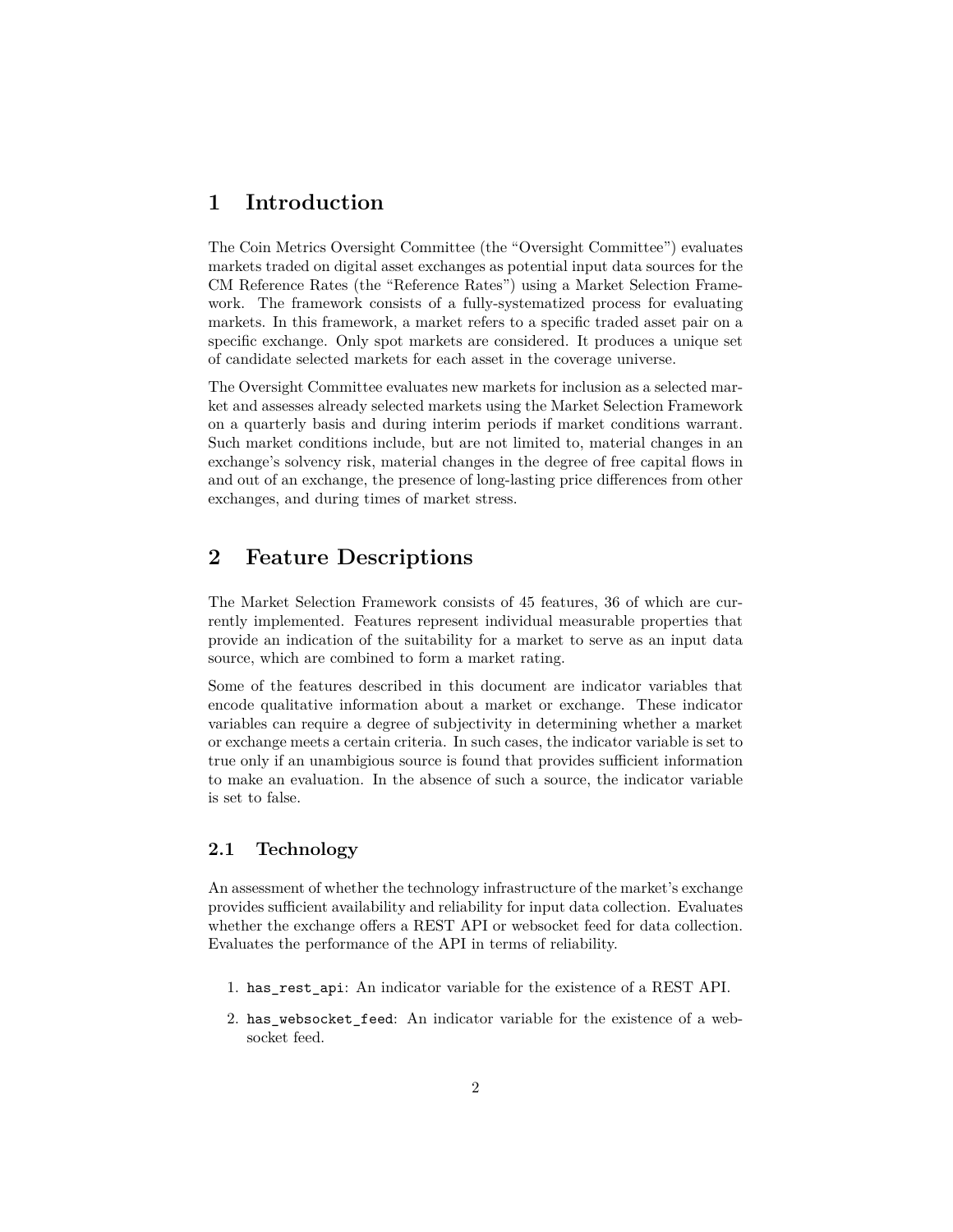- 3. has\_fix\_gateway: An indicator variable for the existence of a FIX gateway.
- 4. has historical trade data: An indicator variable for whether the exchange offers historical trade data via its API.
- 5. has\_real\_time\_trade\_data: An indicator variable for whether the exchange offers real-time trade data via its API.
- 6. has\_real\_time\_order\_book\_data: An indicator variable for whether the exchange offers real-time order book data via its API.
- 7. api\_downtime\_incidents: A feature that represents the stability of an API. Not yet implemented.

#### <span id="page-3-0"></span>**2.2 Legal and Compliance**

An assessment of whether the market's exchange complies with applicable laws and regulations. Evaluates the exchange's legal risk exposure and whether it adheres to regulatory best practices. Evaluates whether the exchange has publiclydisclosed trading policies, uses market surveillance technology, and complies with national regulatory organizations, and enforces KYC and AML requirements. Evaluates whether the exchange has functioning fiat and digital asset withdrawals processed within a normal timeframe.

- 1. has\_trading\_policy: An indicator variable for whether the exchange has a trading policy to promote fair and transparent markets. The trading policy should explicitly address manipulative trading policies like frontrunning, wash trading, spoofing, layering, churning, and quote stuffing.
- 2. has\_market\_surveillance: An indicator variable for whether the exchange uses market surveillance technology to detect market manipulation practices, including front-running, wash trading, spoofing, layering, churning, and quote stuffing.
- 3. has regulatory oversight: An indicator variable for whether the exchange complies with applicable laws and regulations, including registering or getting licenses from national or regional regulatory organizations.
- 4. has fiat insurance: An indicator variable for whether the exchange maintains commercial insurance or is covered under government-provided insurance to insure against losses of customer funds denominated in fiat currencies.
- 5. has\_crypto\_insurance: An indicator variable for whether the exchange maintains commercial insurance to insure against losses of customer funds denominated in digital assets.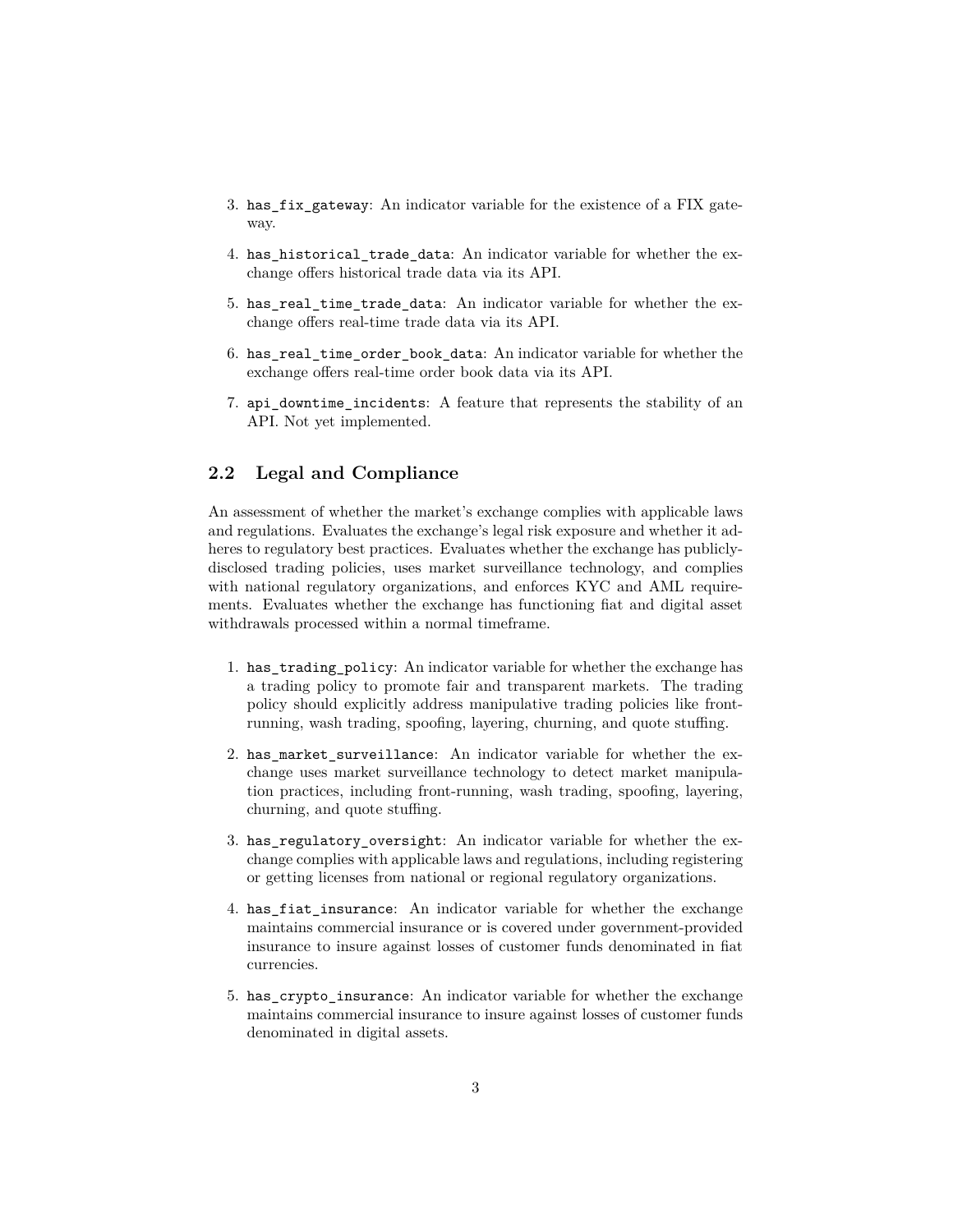- 6. has\_kycaml: An indicator variable for whether the exchange requires identity verification before being able to trade and follows know-your-customer (KYC) regulations and anti-money-laundering (AML) regulations. For the purposes of this indicator variable, an exchange which requires identity verification only if a customer wishes to deposit or withdraw fiat or if a customer wishes to withdraw digital assets is determined to not have sufficient controls. An exchange must comply with both KYC and AML regulations for this indicator variable to be true.
- 7. has\_free\_capital\_flows: An indicator variable for whether the exchange has had a history of free capital flows over the last quarter, including functioning fiat and digital asset deposits and withdrawals that are processed within a normal timeframe.

#### <span id="page-4-0"></span>**2.3 Business Model**

An assessment of the market's exchange with respect to its business model, including its fee structure and asset listing standards.

- 1. has\_fiat\_markets: An indicator variable that indicates whether the exchange has markets where the quote currency is a fiat currency.
- 2. has\_fees: An indicator variable that indicates whether the exchange charges trading fees as a percentage of the trade size. Exchanges that charge zero fees or charge fees indirectly through a transaction mining model are determined to not charge fees.
- 3. has\_listing\_standards: An indicator variable that indicates whether the exchange has publicly disclosed a framework for deciding which assets to list.
- 4. has\_usa\_hq: An indicator variable for whether the company's headquarters are domiciled in the United States.

#### <span id="page-4-1"></span>**2.4 Data Availability**

An assessment of the available data the market's exchange offers for the given digital asset, including the amount of historical data available for a market and the quoted currency of the market.

- 1. market\_days\_history: The number of days of historical data for the market.
- 2. market quote modifier: An optional modifier to give greater weight to a certain quote currency. Currently all quote currencies have equal weight.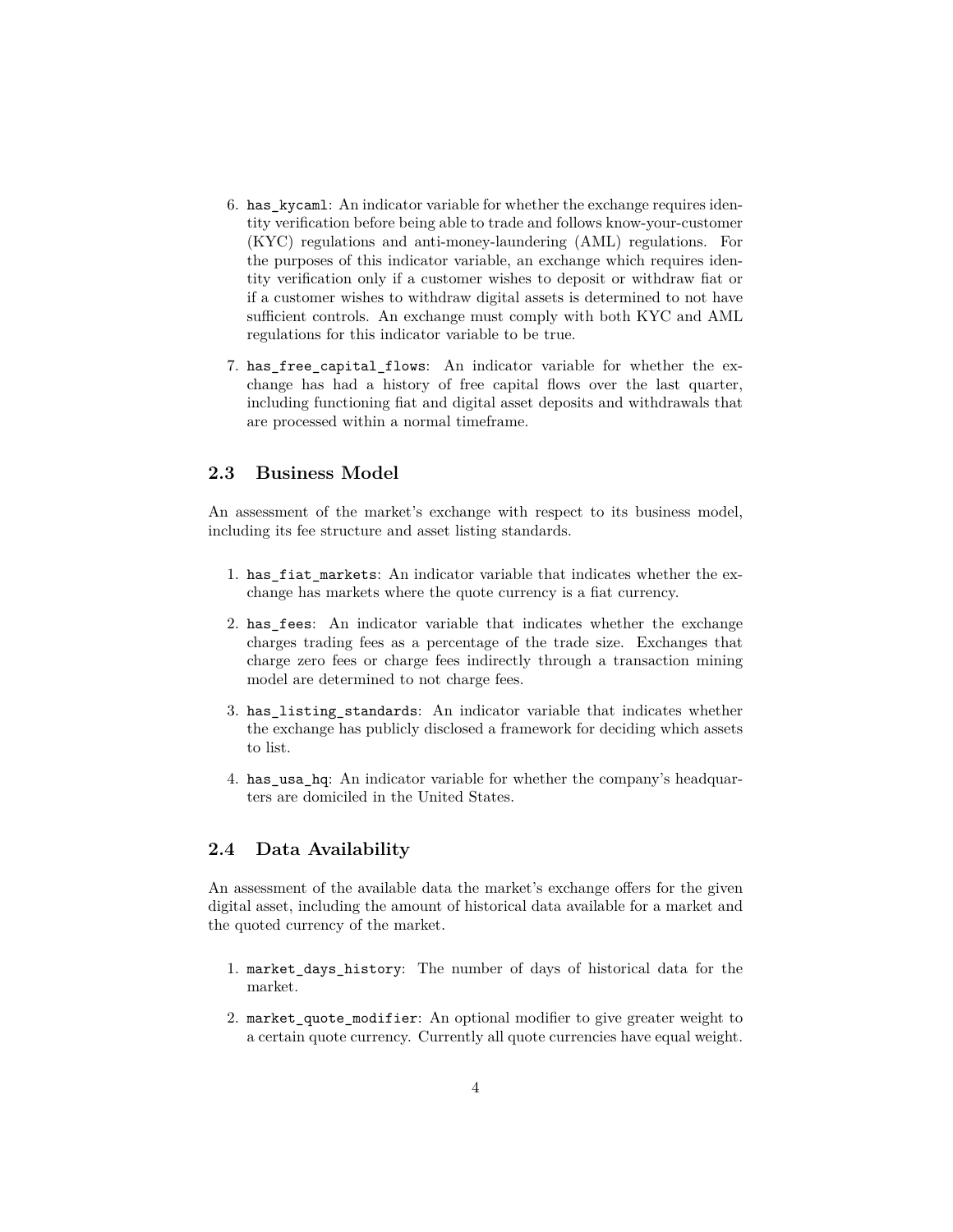#### <span id="page-5-0"></span>**2.5 Price**

An assessment of the quality of the market's price data, including testing for the occurrence of price outliers and impactful price deviations from other markets, and implementing tests that determine whether the exchange's markets function as active markets in the underlying digital asset and are anchored by observable transactions entered into at arm's length between buyers and sellers.

In this section, prices are compared to the global median price. The global median price is defined as the median price of all markets in which the digital asset is the base currency from the following list of exchanges: ["Coinbase", "Poloniex", "Bittrex", "Gemini", "Kraken", "Binance", "Bitstamp", "itBit"]. This list of exchanges was selected by first calculating the the market ratings for each market but without the price-related features below. The median market rating was then calculated for each exchange and the top 8 exchanges were selected.

- 1. market\_open\_mape\_all: The mean absolute percentage error of the market's daily open price compared to the global median's daily open price over the last 90 days.
- 2. market close mape all: The mean absolute percentage error of the market's daily close price compared to the global median's daily close price over the last 90 days.
- 3. market\_low\_mape\_all: The mean absolute percentage error of the market's daily low price compared to the global median's daily low price over the last 90 days.
- 4. market high mape all: The mean absolute percentage error of the market's daily high price compared to the global median's daily high price over the last 90 days.
- 5. market\_open\_mape\_trimmed: The mean absolute percentage error of the market's daily open price trimmed to exclude the bottom and top 5th percentiles compared to the global median's daily open price over the last 90 days.
- 6. market close mape trimmed: The mean absolute percentage error of the market's daily close price trimmed to exclude the bottom and top 5th percentiles compared to the global median's daily close price over the last 90 days.
- 7. market low mape trimmed: The mean absolute percentage error of the market's daily low price trimmed to exclude the bottom and top 5th percentiles compared to the global median's daily low price over the last 90 days.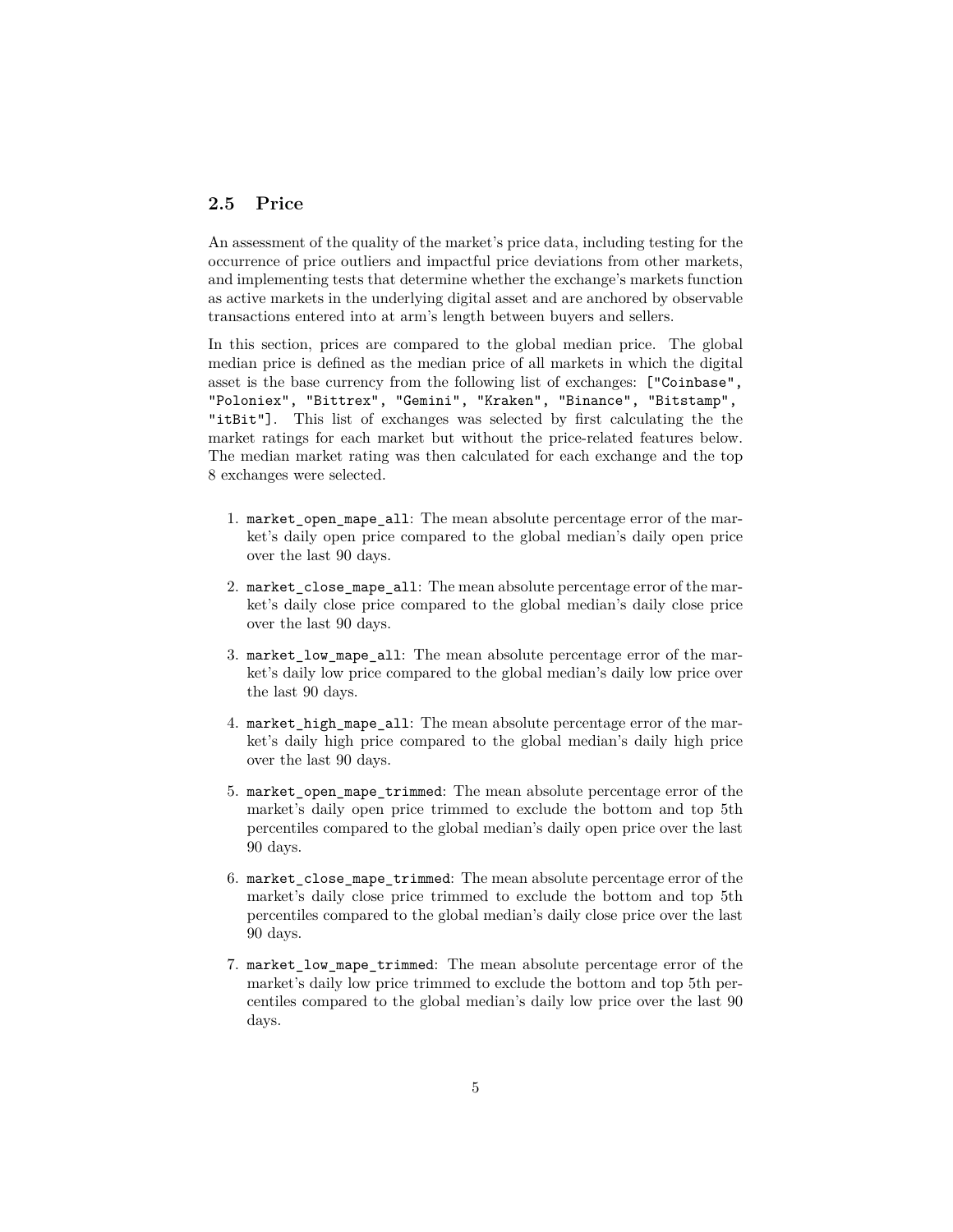8. market\_high\_mape\_trimmed: The mean absolute percentage error of the market's daily high price trimmed to exclude the bottom and top 5th percentiles compared to the global median's daily high price over the last 90 days.

#### <span id="page-6-0"></span>**2.6 Volume**

An assessment of the quality of the market's volume data, including testing for manipulated volume figures, and implementing tests that determine whether the exchange's markets function as active markets in the underlying digital asset and are anchored by observable transactions entered into at arm's length between buyers and sellers. The size of the exchange's markets is also considered.

- 1. market\_volume\_usd: The total volume of the market over the past 90 days in U.S. dollars.
- 2. market\_volume\_dispersion: The coefficient of variation of the market's daily volume in U.S. dollars over the past 90 days.
- 3. market\_volume\_price\_corr\_raw: The correlation of the market's daily return to detrended daily volume where volume is quoted in raw units over the past 90 days.
- 4. market\_volume\_price\_corr\_usd: The correlation of the market's daily return to detrended daily volume where volume is quoted in U.S. dollars over the past 90 days.
- 5. alexa\_rank: The global rank of the exchange's website as reported by Alexa.
- 6. alexa\_page\_views\_per\_million: The average page views per million visitors of the exchange's website over the past month as reported by Alexa.
- 7. alexa\_reach\_per\_million: The average reach per million visitors of the exchange's website over the past month as reported by Alexa.
- 8. alexa\_pvpmvu: The total U.S. dollar volume of the exchange over the past month divided by the page views per million visitors as reported by Alexa.
- 9. alexa\_rpmvu: The total U.S. dollar volume of the exchange over the past month divided by the reach per million visitors as reported by Alexa.
- 10. similarweb\_global\_rank: The global rank of the exchange's website as reported by SimilarWeb.
- 11. similarweb\_visit\_monthly: The number of monthly visits as reported by SimilarWeb.
- 12. similarweb\_vmvu: The total U.S. dollar volume of the exchange over the past month divided by the monthly visits as reported by SimilarWeb.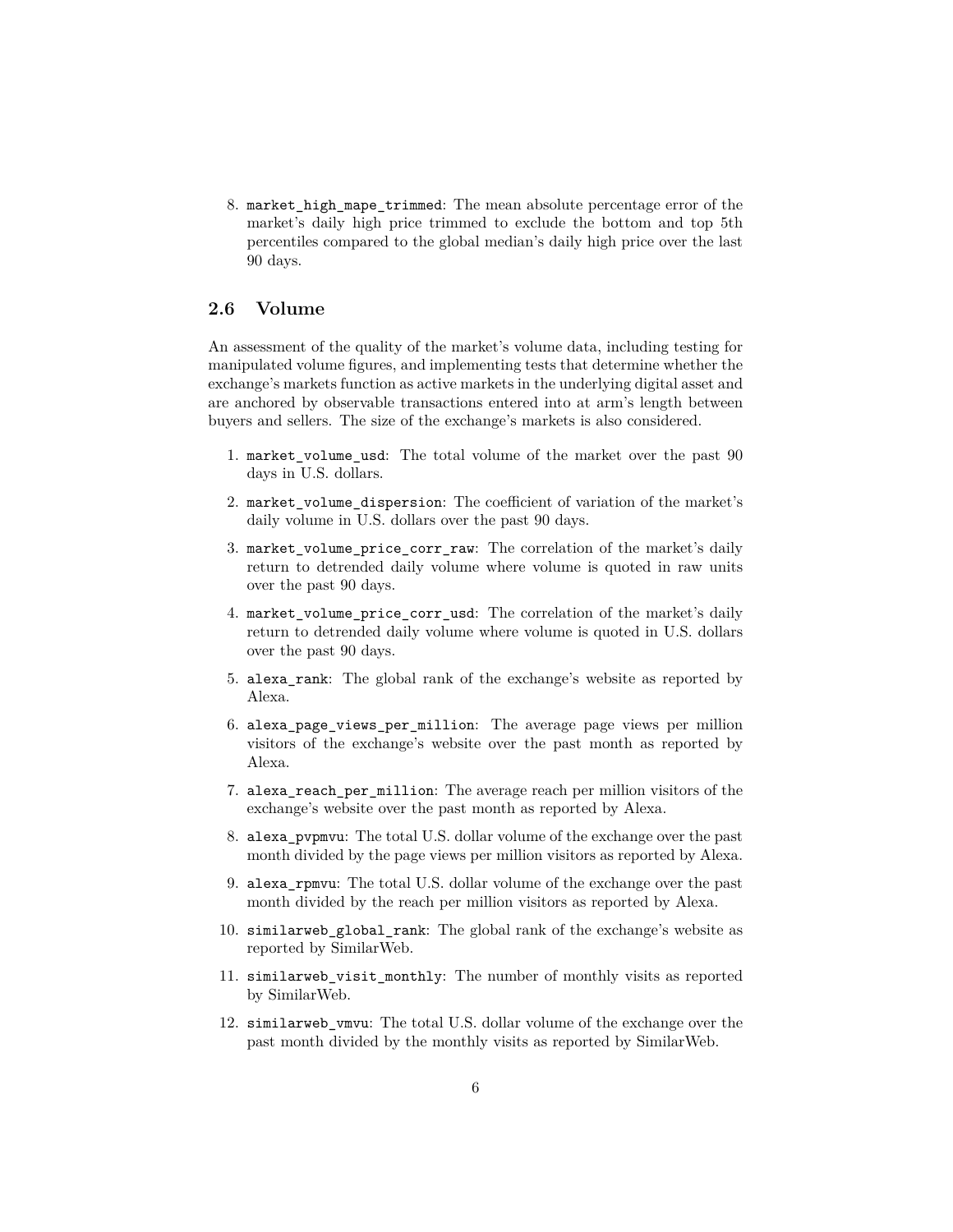#### <span id="page-7-0"></span>**2.7 Order Book**

An assessment of the quality of the market's order book data, including tests for manipulated orders, and implementing tests that determine whether the market function as active markets in the underlying digital asset and are anchored by observable transactions entered into at arm's length between buyers and sellers. The liquidity of the market is also considered.

- 1. order\_book\_depth: The total volume of bids and offers on the order book within 1 percent of the mid price of the exchange's largest traded market where the given asset is the base currency reported in U.S. dollars. Not yet implemented.
- 2. slippage: The amount of slippage in percent terms if an immediate market sell order of \$50,000 U.S. dollars is executed of the exchange's largest traded market where the given asset is the base currency. Not yet implemented.
- 3. spread: The median of the spread calculated as the difference between the best bid minus the best ask divided by the mid-price over the past 30 days. Not yet implemented.
- 4. order book depth residual: A regression model is fit by regressing volume on order book depth for the largest traded market for a collection of exchanges. Given an order book depth, an estimated volume is calculated and a residual is calculated as actual\_volume - estimated\_volume. Not yet implemented.
- 5. slippage\_residual: A regression model is fit by regressing volume on slippage for the largest traded market for a collection of exchanges. Given a slippage, an estimated volume is calculated and a residual is calculated as actual\_volume - estimated\_volume. Not yet implemented.

## <span id="page-7-1"></span>**3 Feature Normalization**

All features are normalized to between 0 and 1, with a number closer to 1 meaning that the feature contributes positively to the likelihood that the market will be selected. The qualitative features are all indicator variables that take values 0 or 1. For quantitative features, a separate empirical cumulative distribution function is calculated for all the markets for each asset. The quantitative feature is normalized by converting the value to its equivalent value on the empirical cumulative distribution function.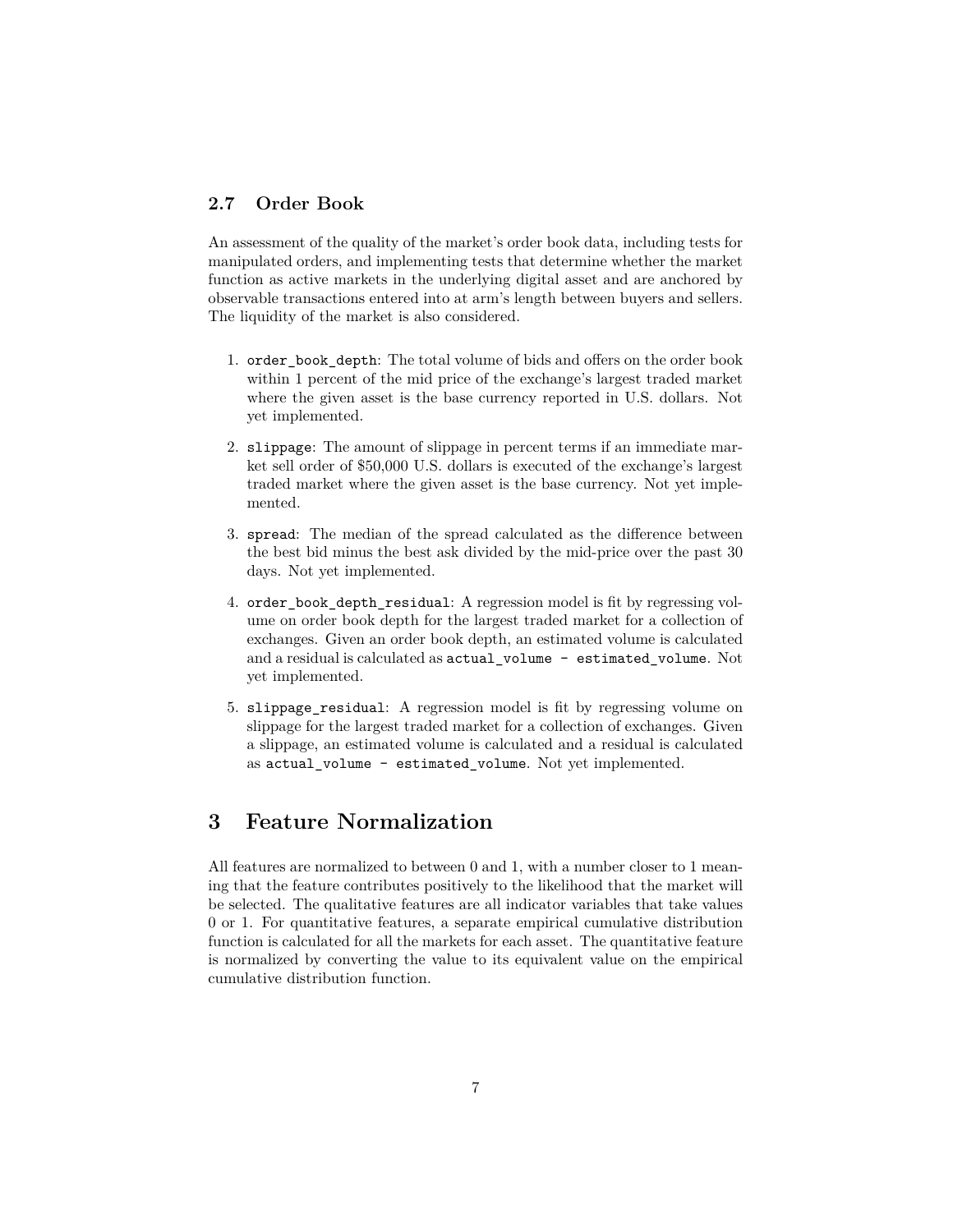## <span id="page-8-0"></span>**4 Rating Algorithm**

In order for a market to be eligible to receive a rating, the following three indicator variables for the market must be set to true: has\_rest\_api, has\_real\_time\_trade\_data, has\_real\_time\_order\_book\_data. These indicator variables are required to be true because the ability to collect real-time trade data and real-time order book data via an API is necessary in order for the market to serve as an input data source.

The rating algorithm uses a weighted sum using a custom weighting function of the normalized features:

| Feature                                | Weight         |
|----------------------------------------|----------------|
| has_websocket_feed                     | 1              |
| has_fix_gateway                        | 1              |
| has historical trade data              | 1              |
| has_trading_policy                     | 1              |
| $has\_market\_surveillance$            | 1              |
| has_regulatory_oversight               | 1              |
| has_kycaml                             | 1              |
| has fiat insurance                     | $\mathbf 1$    |
| has_crypto_insurance                   | $\mathbf{1}$   |
| has_free_capital_flows                 | 3              |
| $has$ _fiat_market                     | 1              |
| has_fees                               | $\overline{1}$ |
| has_listing_standards                  | 1              |
| has_usa_hq                             | 3              |
| market_days_history                    | $\mathbf{1}$   |
| market_quote_modifier                  | 1              |
| market_open_mape_all                   | 1              |
| market_close_mape_all                  | 1              |
| $\mathrm{market\_low\_mape\_all}$      | $\mathbf{1}$   |
| $\mathrm{market\_high\_mape\_all}$     | $\mathbf 1$    |
| market_open_mape_trimmed               | $\mathbf{1}$   |
| market_close_mape_trimmed              | 1              |
| market_low_mape_trimmed                | 1              |
| market_high_mape_trimmed               | 1              |
| market volume usd                      | 3              |
| market_volume_dispersion               | $\mathbf 1$    |
| $\rm market\_volume\_price\_corr\_raw$ | 1              |
| market_volume_price_corr_usd           | 1              |
| alexa_rank                             | $\overline{2}$ |
| alexa_page_views_per_million           | $\mathbf{1}$   |
| alexa reach per million                | 1              |
| alexa_pvpmvu                           | 1              |
| alexa_rpmvu                            | 1              |